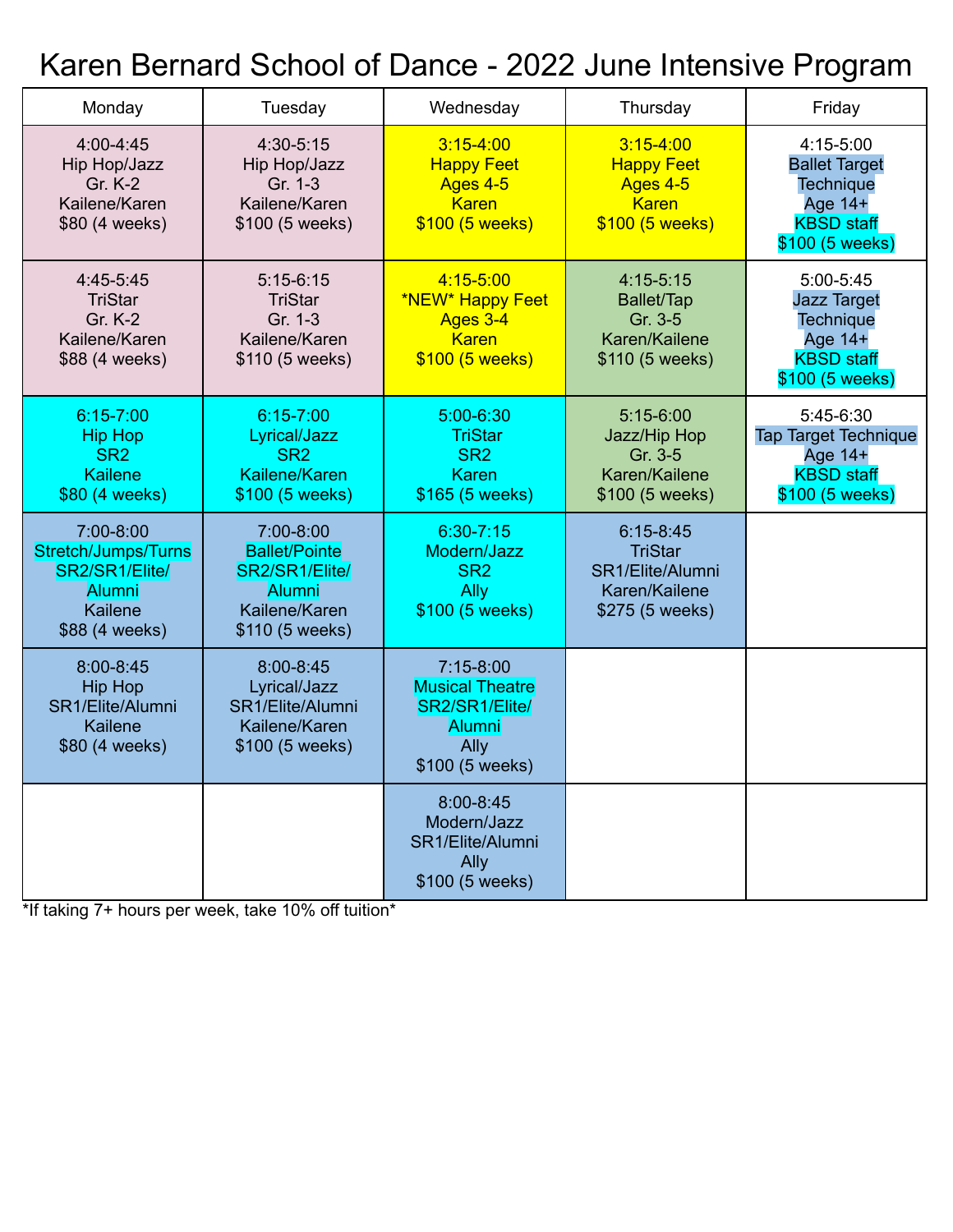# **KAREN BERNARD SCHOOL OF DANCE JUNE INTENSIVE REGISTRATION FORM**

**Tuesday, May 31st - Friday, July 1st**

**To register: please complete registration form and mail/drop off registration form and fee to 7 McKay Ave.**

Cash/check or Venmo (@KarenBernardSchoolofDance) accepted.

|                                                                                                                                                                                                                                                                 |  | DOB: Age: Grade in Spring '22 |
|-----------------------------------------------------------------------------------------------------------------------------------------------------------------------------------------------------------------------------------------------------------------|--|-------------------------------|
|                                                                                                                                                                                                                                                                 |  |                               |
|                                                                                                                                                                                                                                                                 |  |                               |
| EMERGENCY#:                                                                                                                                                                                                                                                     |  |                               |
| CLASSES: And the contract of the contract of the contract of the contract of the contract of the contract of the contract of the contract of the contract of the contract of the contract of the contract of the contract of t                                  |  |                               |
| <b>Total Tuition:</b> The Contract of the Contract of the Contract of the Contract of the Contract of the Contract of the Contract of the Contract of the Contract of the Contract of the Contract of the Contract of the Contract<br>Tuition is non-refundable |  |                               |

The parent of student, signing this release, elects and permits **Exercice 1 and the student of the outeral School of Dance facilities at his or her own risk** and hereby releases and discharges Karen S. Bernard, her successors, agents and employees, from all liabilities, claims, demands that may be accrued from personal injuries, property damage, received by said students, resulting from these dance related classes. The undersigned hereby acknowledges and represents that he/she is of sound mind and over twenty-one years of age.

#### **Signature**

\_\_\_\_\_\_\_\_\_\_\_\_\_\_\_\_\_\_\_\_\_\_\_\_\_\_\_\_\_\_\_\_\_\_\_\_

Karen Bernard School of Dance (KBSD) has put in place preventative measures to reduce the spread of COVID-19; however, KBSD cannot guarantee that you or your child(ren) will not become infected with COVID-19.

By signing this agreement, I acknowledge the contagious nature of COVID-19 and voluntarily assume the risk that my child(ren) and I may be exposed to or infected by COVID-19 by attending KBSD and that such exposure or infection may result in personal injury, illness, permanent disability, and death.

I voluntarily agree to assume all of the foregoing risks and accept sole responsibility for any injury to my child(ren) or myself (including, but not limited to, personal injury, disability, and death), illness, damage, loss, claim, liability, or expense, of any kind, that I or my child(ren) may experience in connection with my child(ren)'s participation in KBSD classes. On my behalf, and on behalf of my children, I hereby release, covenant not to sue, discharge, and hold harmless KBSD, its employees, and representatives, of and from the Claims, including all liabilities, claims, actions, damages, costs or expenses of any kind arising out of or relating thereto. I understand and agree that this release includes any Claims based on the actions, omissions, or negligence of KBSD, its employees, agents, and representatives, whether a COVID-19 infection occurs before, during, or after participation in any KBSD class or activity.

Date **Date Parent Signature Parent Signature** 

\_\_\_\_\_\_\_\_\_\_\_\_\_\_\_\_\_\_\_\_\_\_\_\_\_\_\_\_\_\_\_\_\_\_\_\_\_\_\_\_\_\_ \_\_\_\_\_\_\_\_\_\_\_\_\_\_\_\_\_\_\_\_\_\_\_\_\_\_\_\_\_\_\_\_\_\_\_\_\_\_\_\_\_\_\_\_\_

For SR2/SR1/Elite/Alumni KBSD students registering for more than one summer program- you may submit only one registration form and email [info@kbernarddance.com](mailto:info@kbernarddance.com) with summer class selection.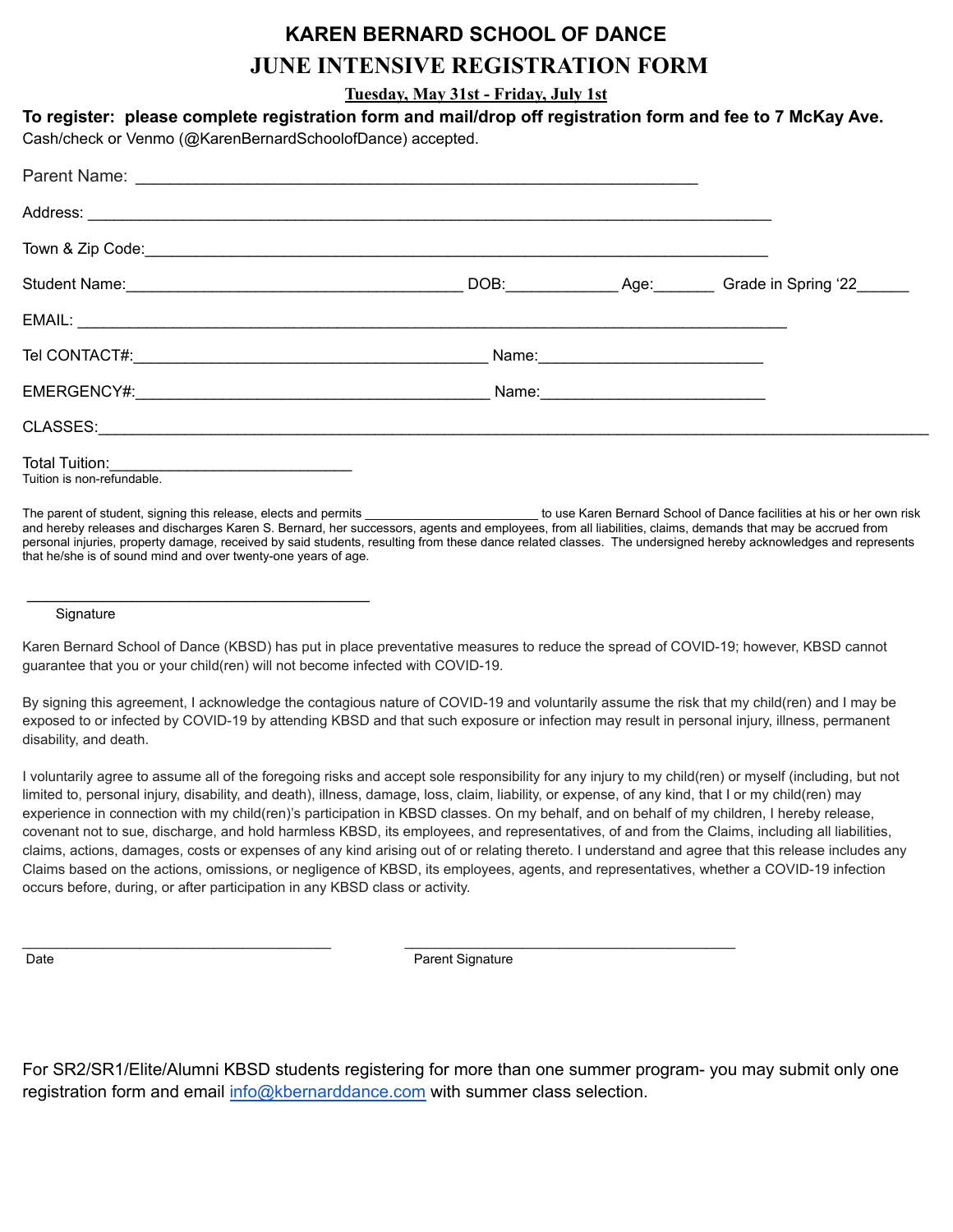# **KAREN BERNARD SCHOOL OF DANCE**

### **\*\*\* 2022 SUMMER WORKSHOP \*\*\* JULY 11th - AUGUST 19th**

| <b>Monday</b>                                                                                               | <b>Tuesday</b>                                                                            | Wednesday                                                                                                                    |
|-------------------------------------------------------------------------------------------------------------|-------------------------------------------------------------------------------------------|------------------------------------------------------------------------------------------------------------------------------|
| 4:00-4:45<br><b>Hip Hop/Jazz</b><br>Grades 3-5<br>Kailene<br>\$120                                          |                                                                                           |                                                                                                                              |
| $5:00 - 7:00$<br><b>SR/Elite/Alumni</b><br><b>Ballet/Pointe</b><br>Hip Hop/Jazz/Lyrical<br>Kailene<br>\$264 | 5:00-7:00<br><b>SR/Elite/Alumni</b><br><b>Ballet/Pointe</b><br>Tap/Jazz<br>Karen<br>\$264 | $5:00 - 7:00$<br><b>SR/Elite/Alumni</b><br><b>Modern/Contemporary</b><br><b>Musical Theater/Jazz</b><br><b>Ally</b><br>\$264 |

**To register: Please complete registration form and mail/drop off registration form and fee to 7 McKay Ave, Winchester MA 01890 by June 11th, 2022.** Cash/check or Venmo (@KarenBernardSchoolofDance) accepted.

| Town & Zip Code: <b>The Code of the Contract of the Contract of the Contract of the Code of the Code of the Code of the Code of the Code of the Code of the Code of the Code of the Code of the Code of the Code of the Code of </b> |  |  |
|--------------------------------------------------------------------------------------------------------------------------------------------------------------------------------------------------------------------------------------|--|--|
|                                                                                                                                                                                                                                      |  |  |
|                                                                                                                                                                                                                                      |  |  |
|                                                                                                                                                                                                                                      |  |  |
|                                                                                                                                                                                                                                      |  |  |
| CLASSES: And the contract of the contract of the contract of the contract of the contract of the contract of the contract of the contract of the contract of the contract of the contract of the contract of the contract of t       |  |  |
| Tuition is non-refundable.                                                                                                                                                                                                           |  |  |

The parent of student, signing this release, elects and permits **Exercice 1 and the student of the outeral School of Dance facilities at his or her own risk** and hereby releases and discharges Karen S. Bernard, her successors, agents and employees, from all liabilities, claims, demands that may be accrued from personal injuries, property damage, received by said students, resulting from these dance related classes. The undersigned hereby acknowledges and represents that he/she is of sound mind and over twenty-one years of age.

### **Signature**

\_\_\_\_\_\_\_\_\_\_\_\_\_\_\_\_\_\_\_\_\_\_\_\_\_\_\_\_\_\_\_\_\_\_\_\_

Karen Bernard School of Dance (KBSD) has put in place preventative measures to reduce the spread of COVID-19; however, KBSD cannot guarantee that you or your child(ren) will not become infected with COVID-19.

By signing this agreement, I acknowledge the contagious nature of COVID-19 and voluntarily assume the risk that my child(ren) and I may be exposed to or infected by COVID-19 by attending KBSD and that such exposure or infection may result in personal injury, illness, permanent disability, and death.

I voluntarily agree to assume all of the foregoing risks and accept sole responsibility for any injury to my child(ren) or myself (including, but not limited to, personal injury, disability, and death), illness, damage, loss, claim, liability, or expense, of any kind, that I or my child(ren) may experience in connection with my child(ren)'s participation in KBSD classes. On my behalf, and on behalf of my children, I hereby release, covenant not to sue, discharge, and hold harmless KBSD, its employees, and representatives, of and from the Claims, including all liabilities, claims, actions, damages, costs or expenses of any kind arising out of or relating thereto. I understand and agree that this release includes any Claims based on the actions, omissions, or negligence of KBSD, its employees, agents, and representatives, whether a COVID-19 infection occurs before, during, or after participation in any KBSD class or activity.

\_\_\_\_\_\_\_\_\_\_\_\_\_\_\_\_\_\_\_\_\_\_\_\_\_\_\_\_\_\_\_\_\_\_\_\_\_\_\_\_\_\_ \_\_\_\_\_\_\_\_\_\_\_\_\_\_\_\_\_\_\_\_\_\_\_\_\_\_\_\_\_\_\_\_\_\_\_\_\_\_\_\_\_\_\_\_\_